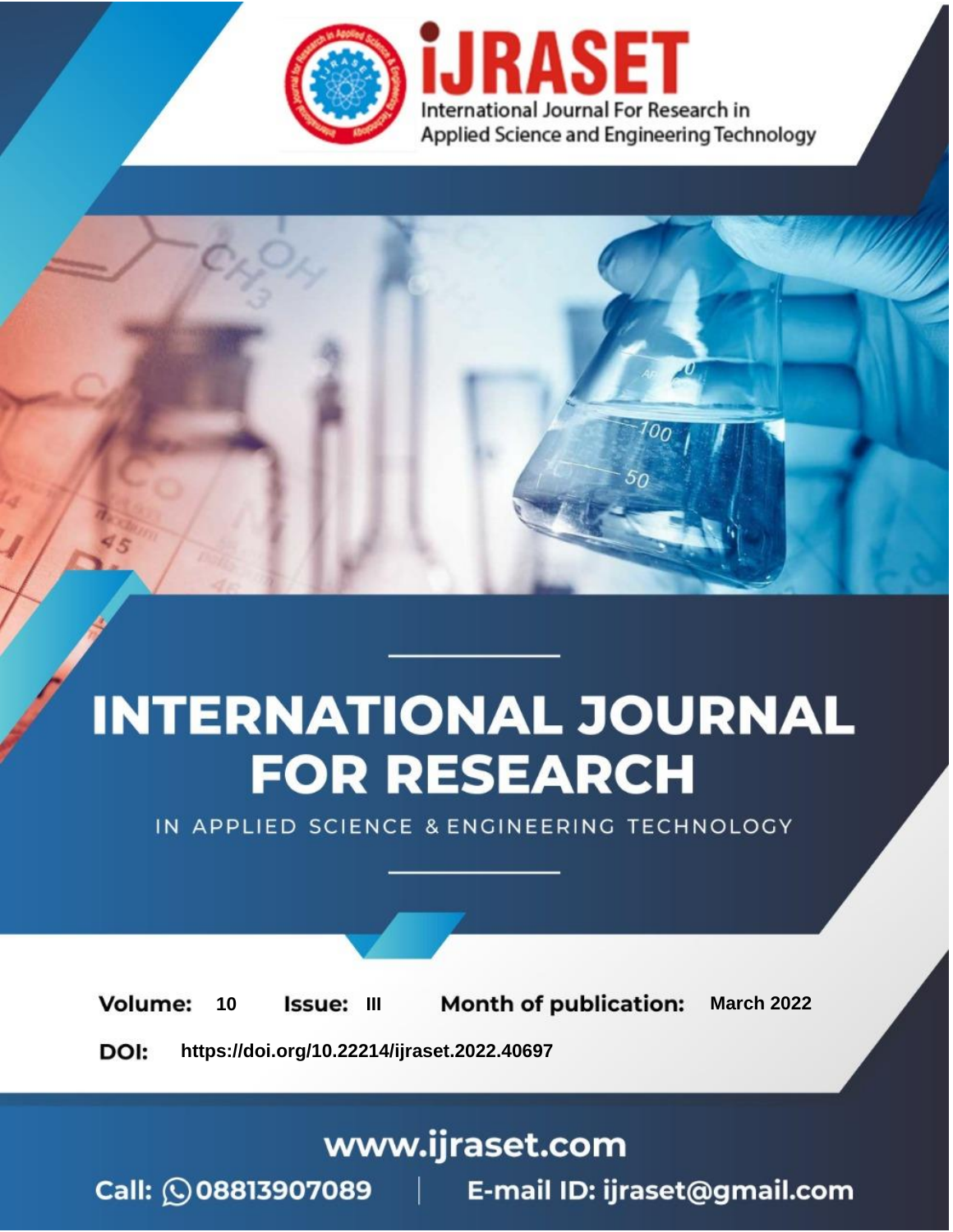

 *Volume 10 Issue III Mar 2022- Available at www.ijraset.com*

## **Covid-19 and Immune Response on Our Lifestyle**

Smriti Khare<sup>1</sup>, Richa Khare<sup>2</sup>, Upasana Yadav<sup>3</sup>, Shruti Maurya<sup>4</sup> *1, 2, 3, 4Amity School of Applied Sciences, Amity University, Lucknow*

*Abstract: Covid-19 (Pandemic) not only agitated physical health, but mental health has also taken a toll in last 2 years however, it impacts on our lifestyle . The aim of this review is to disclose about the lifestyle changes due to the disruption of Covid-19 and how humans are approaching this global pandemic. A survey was conducted online, in which we prepared a questioner chart asking about different lifestyles problems including increased screen-time, lack of body movement, eating disorder, dietary health, depression, sleeping pattern, in lockdown period due to coronaviruses. Total 138 people were involved, aged 16- 50 in this survey about 70% respondent in elevation of screen-time, and about 30 % people increased their fruit & vegetable intake after the outbreak of covid19.* 

*Keywords: Covid-19, lifestyle, health, obesity, pandemic*

## **I. INTRODUCTION**

The pandemic was first observed in Wuhan, China as per record in end of December 2019. The first case was of pneumonia and from their scientist took a dip and find out about covid-19 and what are the symptoms. After seeing the increasing number of cases WHO declared covid-19 a world Pandemic on 11 March 2020. Covid -19 is a disease caused by a new strain (severe acute respiratory syndrome coronavirus 2, or SARS-CoV-2). Most people infected with the COVID-19 viruses experience mild to moderate respiratory illness and recover without requiring special treatment, its way to serious for old people having health problems like heart disease, chronic respiratory disease, diabetes, cancer & more. Middle-aged people and children are less likely to be affected by covid-19 and if also they get affected, they are likely to recover faster than old people(1). Luckily the India recovery rate is crossed 97.31% reported by Union Health Ministry which is amongst highest in world. Meanwhile, the fatality rate today is 1.43%, one of the lowest in the world. But still it's a pandemic we are facing other more problems even if a person is not affected by covid-19 we can see drastic changes in our daily life, starting from physical health to mental health and social(2).

### *A. Covid-19 Effects on our Daily Lifestyle.*

At present, government are making strict rules, quarantines and travel bans, so we can control the outbreak of the coronavirus the comparison of our lifestyle related behaviors before and during COVID-19 is mentioned further. The habit of eating at irregular timing increased, around (47%) because people are working from home and are quarantine for days due to restrictions. people are eating more healthy food compared to now (64%-81.6%) fried food (44%-62) and junk food (53.2% - 67%). people are reported marginal improvement in the frequency of consumption of vegetables, fruits (34%-38%) during COVID-19. In the physical activity domain, an increase in participants not routinely exercising more then three days a week. (45.4%-45.2%) before the pandemic maintained the habit of exercising during the pandemic as well participants refraining from routinely involvement in leisure – related physical activity also increased by more than double (29% vs 65%)(3).

-Increased screen time is also one of the leading problems which we are seeing in age of COVID-19 pandemic. people are spending more time in home and getting work from home from the companies, students have been told to do online class from home. which is not only increasing their screen time, but their mental health is also disturbing. there is seen increased in anxiety level whenever they receive a notification. Descriptive analysis was carried out to evaluate the student's satisfaction with the online learning experience during the COVID-19 Pandemic quarantine(4). The result show that in total, almost half of the sample and more are dissatisfied by **online class (48%)** of the student (28%) were neutral and only (23%) were satisfied by online class. This survey shows that sudden shift to exclusive online instruction and learning methods have rendered the students dissatisfied with learning experience. primary students are also forced to take online classes, which disturbed their mental health and becoming addicted to screens which indirectly weekend their immune system(5). it is found that association between increased computer use and myopia at 9 years of age (odds ratio= 1.005[95% confidence interval, 1.001-1.009]) Government have also imposed limits on digital device usage in order to prevent myopia(6). We cannot deny the importance of digital technology these days and its increase more postcovid-19, but it is necessary for parents to pay more attention to their children and set minimum timing for using screens so that they get not affected much by harmful radiation emits from phones, tablets, Pc etc.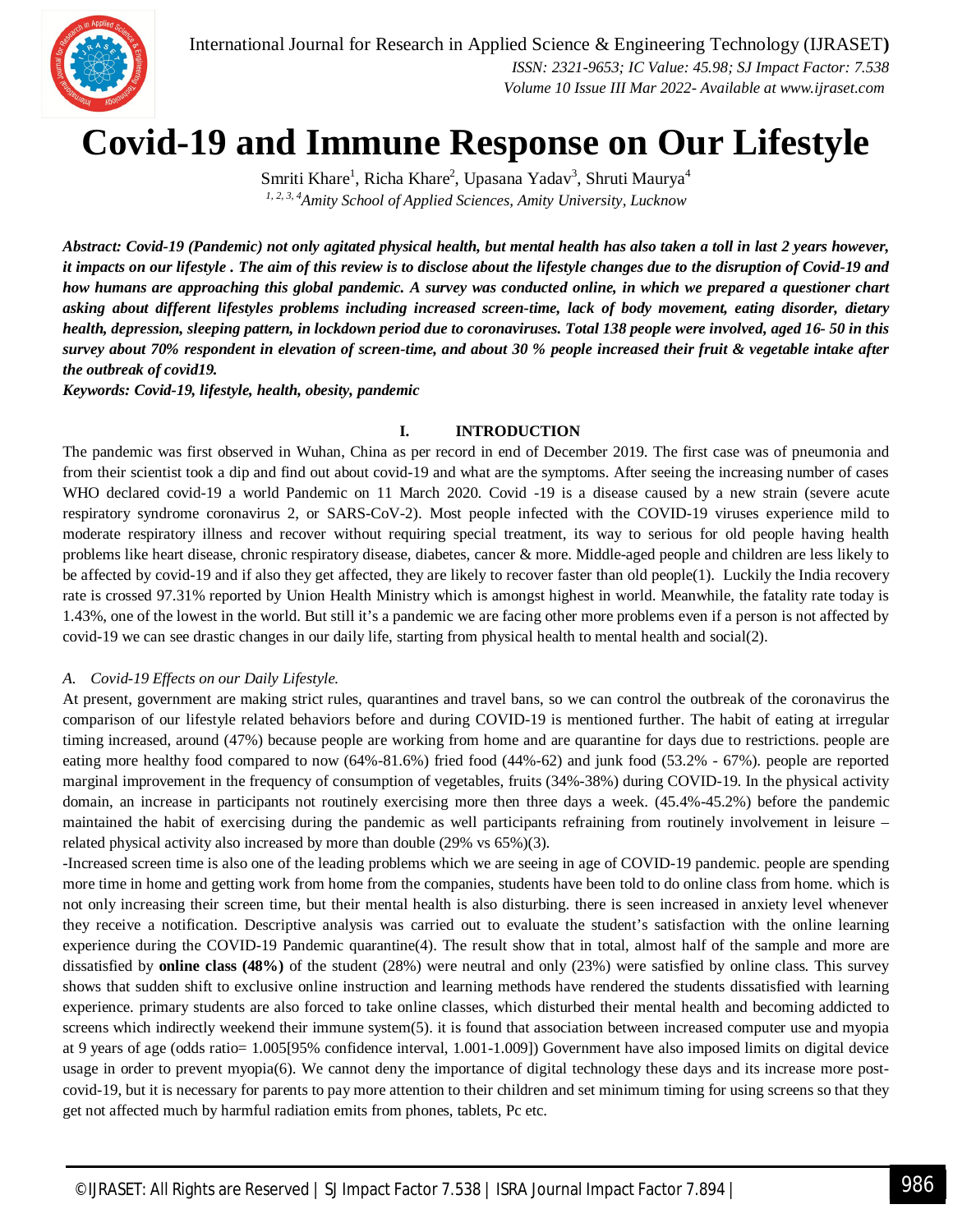

## International Journal for Research in Applied Science & Engineering Technology (IJRASET**)**

 *ISSN: 2321-9653; IC Value: 45.98; SJ Impact Factor: 7.538 Volume 10 Issue III Mar 2022- Available at www.ijraset.com*

The number of pandemic-related stressors was strongly associated with increases in both internalising and externalising symptoms during the pandemic after controlling for pre-pandemic symptoms(7).

Early in the pandemic, youths who spent less time on digital devices (b=0.272, p=.0004), as well as those who consumed less than 2 hours of news per day (b=0.193, p=.010), had lower externalising symptoms, while greater time spend in nature was marginally associated with lower internalising symptoms ( $b$ =-0.124,  $p$ =.074).

## *B. What Can We do about Increase Screen Time day by day?*

Government should make strict rule for online class and tell schools not to force any student to take part in classes. or provide specific slots for studying so they can give rest to their mind and eyes and cope up with sudden change in education system after COVID19 outbreak. But for parents who worried about the time their children spend on social media and online games *before* the pandemic, the figurative 'jump' into screens can also cause more concern or even distress(8). Digital game distributors, such as Steam report a considerable increase in the case of regular users the past weeks: from 19 million in early March to a record high of 23.5 million in early April(9).

## *C. Mechanism of Immune Systems within the Physique Against COVID-19*

Because there's no registered drugs or immunising agent against COVID-19, the system is that the best defence as a result of it supports the body's aptitude to defend against pathogens (e.g., viruses, bacteria, fungi, protozoan, and worms]) and resists infections. If the system is functioning unremarkably, infections like COVID-19 go unremarked. The 3 varieties of immunity are immunity (rapid response), adaptational immunity (slow response), and passive immune). acquired immunity has 2 types: innate immunity, received from the maternal facet, and artificial immunity, received from drugs. Skin and inflammatory responses begin once the body is affected. However, once the body encounters germs or viruses for the primary time, the system cannot work properly, and sickness will occur. This situation is what has occurred within the case of COVID-19

## *D. Depression in Pandemic – A invisible Disease*

Most studies of mental state throughout COVID-19 are conducted in Asia and Europe, wherever the sickness 1st unfold. The U.S. has since emerged together of the foremost extremely wedged countries, with the best variety of total COVID-19 infections and deaths by April 2020 (McNeil Junior. 3 studies mistreatment likelihood primarily based across the country representative samples give initial proof that symptoms and rates of mental health disturbance increased within the U.S. throughout the pandemic (Ertman et Holman, Thompson, Garfin, & Silver, Twinge & Joiner,). However, all 3 studies compared rates between cohorts assessed before v. throughout COVID-19 or earlier v. later periods of the pandemic, therefore amendment couldn't be assessed at the within-person level. in addition, the temporal order and severity of COVID-19 infections and native government responses have varied wide across the U.S., therefore substantial variations at the regional level are sunburst along in these across the country representative samples(10).

Young adults and adolescents are also particularly liable to mental state consequences of the COVID-19 pandemic (Gruber et al., 2020), In Spring 2020, nearly all education within the U.S. transitioned to remote learning and schools across the country closed their dorms, forcing students to manoeuvre, generally back home with their families, and limiting social interaction with peers(11). A recent review on the connection between mental state and loneliness/social isolation in youngsters and adolescents warned that COVID-19 social distancing measures is also notably prejudicial for youth (Loades et al., 2020). Further, student standing, and younger age are related to worse mental state throughout COVID-19 in Asian samples (Huang & Zhao, 2020; Wang et al., 2020).

- *1*) The percentage of Americans reporting symptoms of depression more than tripled during the ongoing coronavirus pandemic, according to a new study.
- *2)* In surveys conducted prior to the pandemic, 9% of respondents reported depressive symptoms, researchers found. Once the pandemic hit, that percentage jumped to 28% of respondents, according to new survey data(12).

## *E. Symptoms of Hysteria (GAD) and Depression (MDD) in Canadians aged 18+*

13% of Canadians screened positive for GAD.

- *1)* Higher among ladies then men
- *2)* Highest among those aged 18-34 years nineteen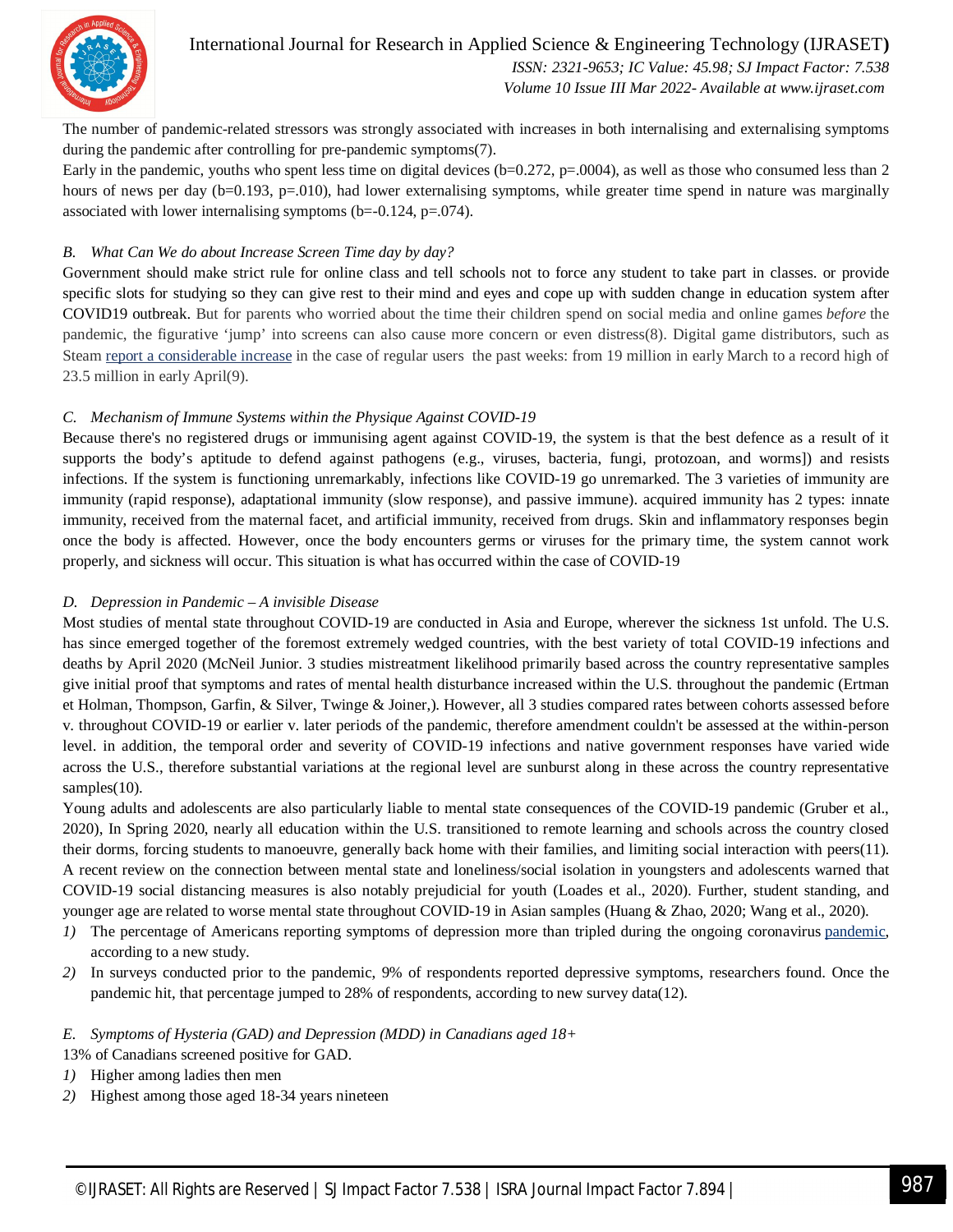

## International Journal for Research in Applied Science & Engineering Technology (IJRASET**)**

 *ISSN: 2321-9653; IC Value: 45.98; SJ Impact Factor: 7.538*

 *Volume 10 Issue III Mar 2022- Available at www.ijraset.com*

## *F. Alcohol and Cannabis Consumption Rate During Pandemic*

Since before the pandemic, Sixteen Personality Factor Questionnaire of Canadians reportable a rise in alcohol consumption, and five-hitter reportable a rise in cannabis use.

Compared to people who failed to screen positive for GAD and/or MDD, people who screened positive were additional seemingly to report:

- *1*) Daily or nearly daily significant drinkingFootnote5 a pair of.5 times additional seemingly
- *2)* Daily cannabis use a pair of.5 times additional seemingly

### *G. Obesity in Presence COVID-19*

Because of covid 19, people these days are facing many difficulties these days one of the

major is obesity and weight gain, as government restricts every person to work home to stop the spread of coronavirus. people are eating more processes food at home and eating late night snacks and moving their body for hours which is slow smoking which is contributing to their obesity. Report from the US stated that 1.27 million new childhood obesity cases were recorded until December 2020 if school did not reopen(13).

Immune cell activity in dysfunctional (visceral) fat. In obesity, the excessive presence and hypertrophy of adipocytes finish in drive, cell stress and cell death. The hypoxic setting induces the infiltration of immune cells into the fat as a result of the expression of chemo partaking molecules. Also, hypertrophic adipocytes manufacture multiple pro-inflammatory adipokines, like growth sphacelus (TNF- $\alpha$ ), cytokine (IL)-6 and leptin.

## *H. Obesity will increase ACE2 Expression*

Virus entry is expedited by binding of the SARS-CoV-2 spike (S) macromolecule to the membrane macromolecule angiotensinconverting accelerator a pair of (ACE2) and the priming of the S macromolecule by amino acid proteinase TMPRSS2 and the endosomal amino acid proteases cathepsin B and L expressed by host cells. ACE2 is an element of the renin-angiotensin system (RAS) and plays a crucial role in regulation general pressure. proteolytic enzyme induces chemical action cleavage of vasoconstrict orogen into angiotensin (Ang)-I, that is then born-again into Ang-II by ACE1. The action of ACE1 induces constriction and inflammation whereas ACE2 acts as a counter-regulator of the RAS. ACE2 induces vasodilatation Associate in Nursing has a medication impact, by changing the pro-inflammatory Ang-II into Ang-1-7 that opposes the actions of Ang-II. ACE2 is expressed in human tissues like the little viscus, testis, kidneys, heart, thyroid, lungs and brain

### *I. Sleep Pattern in Pandemic*

Sleep disturbances have affected a considerable proportion of the overall population throughout the COVID-19 pandemic internment. This square measure considerably related to a self-assessed impact on mental state however can also be associated with suspected COVID-19 standing, changes in habits and self-isolation.

The pandemic internment had a serious impact on the population. Most respondents represented Associate in Nursing altered sleep pattern and nearly half the studied population felt sleepier than before the internment. according to issues enclosed dozing off accidentally within the day, discontinuous sleep, difficulties falling/staying asleep and later bedtimes. Over 1 / 4 of all respondents according Associate in Nursing multiplied alcohol intake throughout the internment. moreover, those self-isolating according to additional insomnia/disrupted sleep, daytime symptoms, abnormal behaviours in sleep and symptoms of restless legs syndrome compared to those not self-isolating. Keyworkers according to fewer sleep alterations than others. In those with suspected COVID-19, nightmares and abnormal sleep rhythm were additional common. An according impact on mental state was most powerfully related to additional difficulties falling asleep, sleep disruption, nightmares and daytime somnolence. An amendment in sleep pattern was related to medication use, current COVID-19 symptoms and mental state impact, and it had been negatively related to age, male gender and general health(14).

## *J. Stress-Related Fatigue in Pandemic*

The chronic stress of living through the uncertainty of an epidemic will result in several physical symptoms, together with persistent headaches, memory lapses, and biological process issues. Stress-related fatigue is another common facet impact(15). The defines fatigue as "a nearly constant state of tiredness that develops over time and reduces your energy, motivation and concentration." Even if you receive Associate in Nursing adequate quantity of sleep in the dark, fatigue will still leave you feeling tired and unprovoked within the morning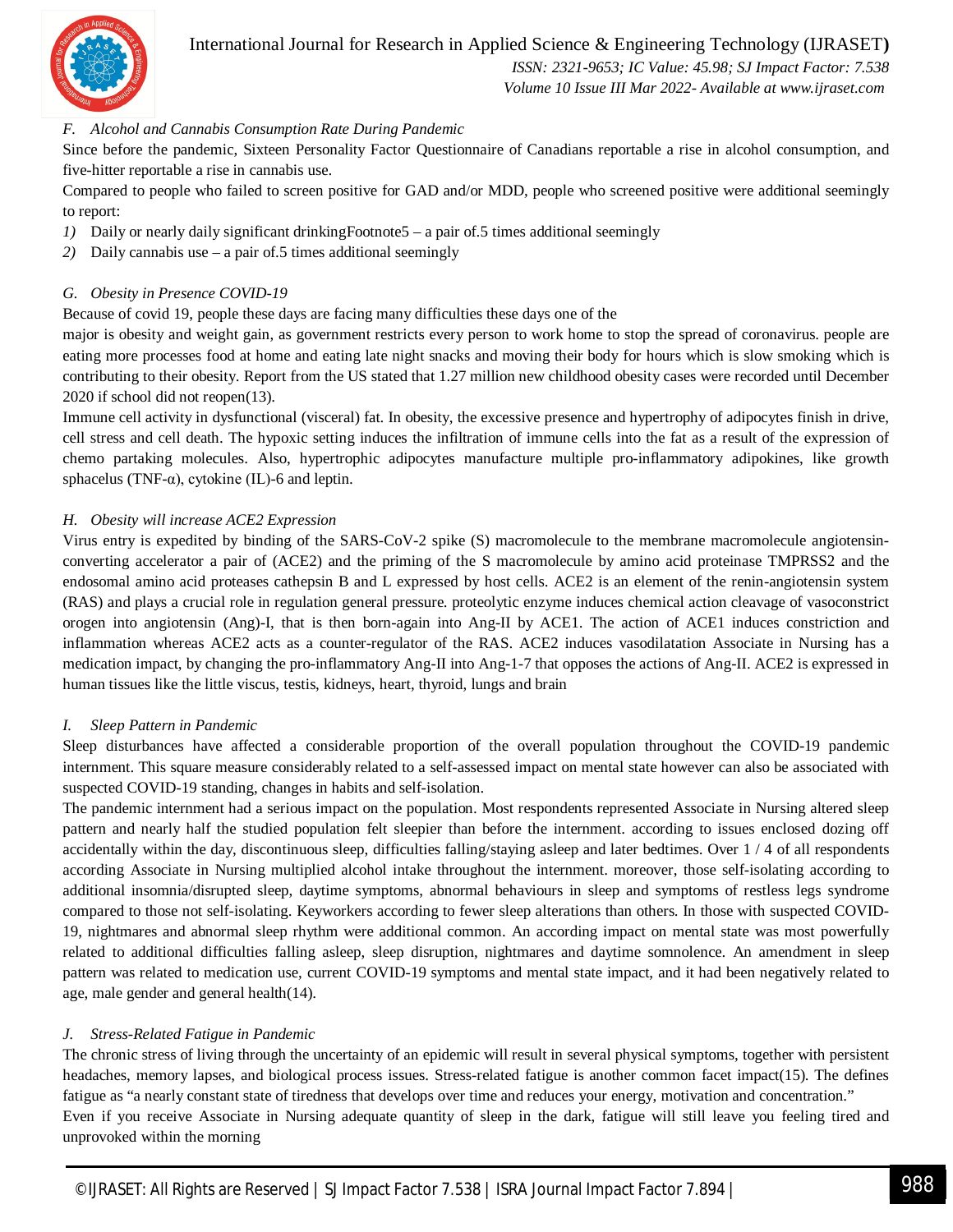International Journal for Research in Applied Science & Engineering Technology (IJRASET**)**



 *ISSN: 2321-9653; IC Value: 45.98; SJ Impact Factor: 7.538 Volume 10 Issue III Mar 2022- Available at www.ijraset.com*

## **II. CONCLUSION**

After the outbreak of covid-19 (pandemic) most of the countries are suffering for medical services but also economic crisis. Most countries are now partly shut down or we can say lockdown is there to stop the infection of covid 19. As travel regulation have been altered so humans are facing unprecedented regime which has change their health data but also daily lifestyle, it is important to know the pathophysiology of covid19 and how immune response to the pathogen affects the disease as recovery rate is high in India but still there are many people who lost there live in this pandemic. Although immunity level is important to fight this virus, many people are also facing life-style problems in this time starting from obesity to mental health which is great concern because of AC2 expression which is normally high in obese people**.** 

#### **REFERENCES**

- [1] Adnan M., Anwar K. Ed606496. Journal of Pedagogical Sociology and Psychology. 2020;2:2–8.
- [2] Aucejo E.M., French J., Ugalde Araya M.P., Zafar B. The impact of COVID-19 on student experiences and expectations: Evidence from a survey. Journal of Public Economics. 2020;191 doi: 10.1016/j.jpubeco.2020.104271.
- [3] Bao W. COVID-19 and online teaching in higher education: A case study of Peking University. Human Behavior and Emerging Technologies. 2020;2:113– 115. doi: 10.1002/hbe2.191.
- [4] Cao W., Fang Z., Hou G. The psychological impact of the COVID-19 epidemic on college students in China. Psychiatry Research. 2020;287 doi: 10.1016/j.psychres.2020.112934.
- [5] Cohen A.K., Hoyt L.T., Dull B. A descriptive study of coronavirus disease 2019–related experiences and perspectives of a national sample of college students in spring 2020. Journal of Adolescent Health. 2020;2019:1–7. doi: 10.1016/j.jadohealth.2020.06.009. [
- [6] Cook D.A. The failure of e-learning research to inform educational practice, and what we can do about it. Medical Teacher. 2009;31:158–162. doi: 10.1080/01421590802691393.
- [7] Department of School Education & Literacy Ministry of Human Resource Development (2020) PRAGYATA: Guidelines for Digital Education.
- [8] Di Pietro, G., Biagi, F., Costa, P., et al. (2020) The Likely Impact of COVID-19 on Education: Reflections based on the Existing Literature and Recent International Datasets.
- [9] Hasan N., Bao Y. Impact of "e-Learning crack-up" perception on psychological distress among college students during COVID-19 pandemic: A mediating role of "fear of academic year loss" Children and Youth Services Review. 2020;118 doi: 10.1016/j.childyouth.2020.105355.
- [10] Johnson N., Veletsianos G., Seaman J. U.S. Faculty and Administrators' Experiences and Approaches in the Early Weeks of the COVID-19 Pandemic. Online Learn. 2020;24
- [11] Kapasia N., Paul P., Roy A. Impact of lockdown on learning status of undergraduate and postgraduate students during COVID-19 pandemic in West Bengal, India. Children and Youth Services Review. 2020;116 doi: 10.1016/j.childyouth.2020.105194.
- [12] Lee J. Reflections Features Mental health effects of school closures during COVID-19. The Lancet Child & Adolescent Health. 2020;4:421. doi: 10.1016/S2352-4642(20)30109-7.
- [13] Odriozola-gonzález P., Planchuelo-gómez Á., Jesús M., De Luis-garcía R. Psychological effects of the COVID-19 outbreak and lockdown among students and workers of a Spanish university. Psychiatry Research. 2020;290 doi: 10.1016/j.psychres.2020.113108.
- [14] Saha J., Barman B., Chouhan P. Lockdown for COVID-19 and its impact on community mobility in India: An analysis of the COVID-19 Community Mobility Reports, 2020. Children and Youth Services Review. 2020;116 doi: 10.1016/j.childyouth.2020.105160.
- **[15]** Ye, Z., Yang, X., Zeng, C., et al. (2020) Resilience, Social Support, and Coping as Mediators between COVID-19-related Stressful Experiences and Acute Stress Disorder among College Students in China. https://doi.org/10.1111/aphw.12211.